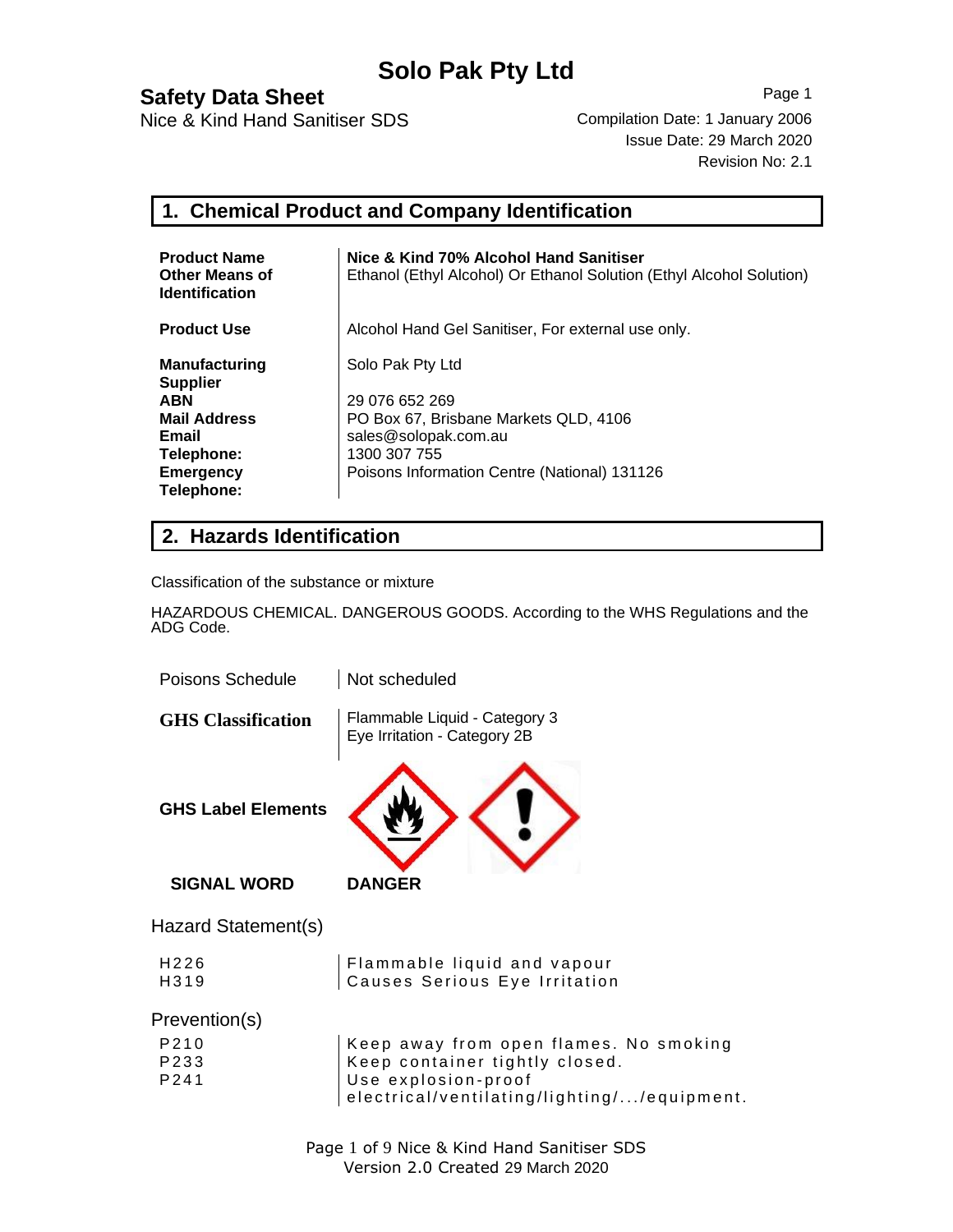## **Safety Data Sheet** Page 2

Nice & Kind Hand Sanitiser SDS

| P242<br>P243   | Use only non-sparking tools<br>Take precautionary measures against static                                 |
|----------------|-----------------------------------------------------------------------------------------------------------|
| P280           | discharge<br>Wear protective gloves/protective clothing/eye<br>protection/face protection.                |
| Response       |                                                                                                           |
| P370 + P378    | In case of fire: Use dry chemical, carbon dioxide<br>or alcohol stable foam for extinction.               |
| P305+P351+P338 | IF IN EYES: Rinse cautiously with water for<br>several minutes. Remove contact lenses, if                 |
| P337+P313      | present and easy to do. Continue rinsing.<br>If eye irritation persists: Get medical<br>advice/attention. |
| Storage        |                                                                                                           |
| $P403 + P235$  | Store in a well-ventilated place. Keep cool.                                                              |
| Disposal       |                                                                                                           |
| P501           | Dispose of contents/container in accordance with<br>local/regional/national/international regulations.    |

#### **3. Composition/Information on Ingredients**

(Listed when present at 1% or greater, carcinogens at 0.1% or greater)

| <b>Chemical Name</b>                             | <b>CAS Registry</b><br><b>Number</b> | % Weight | <b>Hazard Information</b>                                                                                                                                                                                               |
|--------------------------------------------------|--------------------------------------|----------|-------------------------------------------------------------------------------------------------------------------------------------------------------------------------------------------------------------------------|
| Ethanol                                          | $64 - 17 - 5$                        | 70       | H225: Flam. Lig. 2<br>H302: Acute Tox. 4 (Oral)<br>H315: Causes skin irritation<br>H319: Causes serious eye irritation<br>H335: May cause respiratory irritation.<br>H370: Causes damage to organs<br>TWA: 1880 $mg/m3$ |
| Water                                            | 7732-18-5                            | $10-30$  | None                                                                                                                                                                                                                    |
| Ingredients<br>determined not to be<br>hazardous | Mixture                              | <10      | None                                                                                                                                                                                                                    |

The SWA TWA exposure value is the average airborne concentration of a particular substance when calculated over a normal 8 hour working day for a 5 day working week. The STEL (Short Term Exposure Limit) is an exposure value that may be equaled (but should not be exceeded) for no longer than 15 minutes and should not be repeated more than 4 times per day. There should be at least 60 minutes between successive exposures at the STEL. The term "peak "is used when the TWA limit, because of the rapid action of the substance, should never be exceeded, even briefly.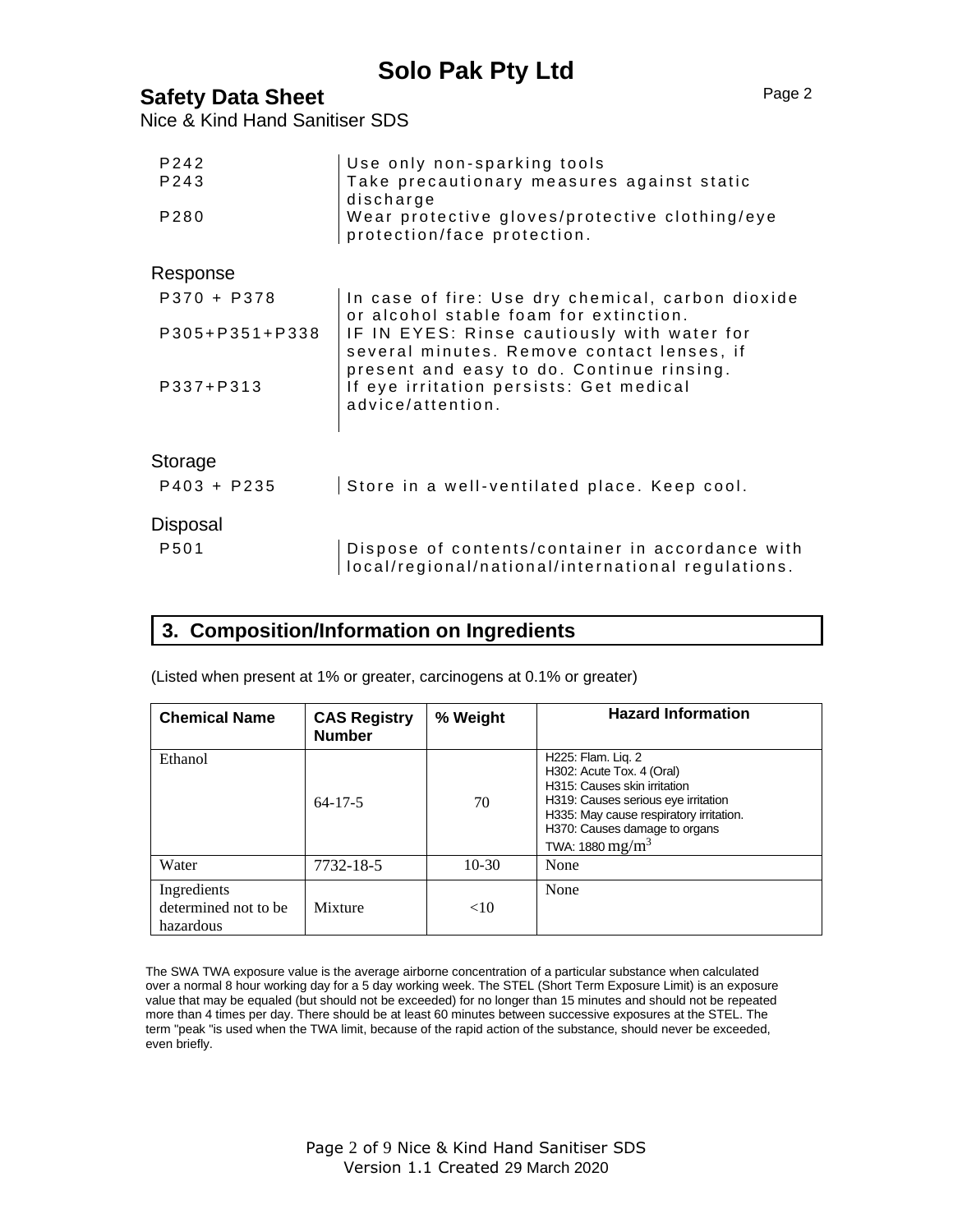Nice & Kind Hand Sanitiser SDS

## **4. First Aid Measures**

| General            | For advice, contact a Poisons Information Centre (Australia<br>13 11 26) or a doctor. If swallowed, do NOT induce                                                                                                                                                                                                                                                                          |
|--------------------|--------------------------------------------------------------------------------------------------------------------------------------------------------------------------------------------------------------------------------------------------------------------------------------------------------------------------------------------------------------------------------------------|
| Inhalation         | vomiting. Immediately give a glass of water.<br>If fumes or combustion products are inhaled remove from<br>contaminated area.<br>Lay patient down. Keep warm and rested.<br>Prostheses such as false teeth, which may block airway,<br>should be removed, where possible, prior to initiating first<br>aid procedures.<br>Apply artificial respiration if not breathing, preferably with a |
|                    | demand valve resuscitator, bag-valve mask device, or<br>pocket mask as trained.<br>Perform CPR if necessary.<br>Transport to hospital, or doctor.                                                                                                                                                                                                                                          |
| Skin               | If skin contact occurs:<br>Immediately remove all contaminated clothing, including<br>footwear.                                                                                                                                                                                                                                                                                            |
|                    | Flush skin and hair with running water (and soap if<br>available).                                                                                                                                                                                                                                                                                                                         |
| Eyes               | Seek medical attention in event of irritation.<br>If this product comes in contact with the eyes:<br>Wash out immediately with fresh running water.<br>Ensure complete irrigation of the eye by keeping eyelids                                                                                                                                                                            |
|                    | apart and away from eye and moving the eyelids by<br>occasionally<br>lifting the upper and lower lids.                                                                                                                                                                                                                                                                                     |
|                    | Seek medical attention without delay; if pain persists or<br>recurs seek medical attention.<br>Removal of contact lenses after an eye injury should only be                                                                                                                                                                                                                                |
| Ingestion          | undertaken by skilled personnel.<br>If swallowed do NOT induce vomiting.<br>If vomiting occurs, lean patient forward or place on left side                                                                                                                                                                                                                                                 |
|                    | (head-down position, if possible) to maintain open airway<br>and<br>prevent aspiration.                                                                                                                                                                                                                                                                                                    |
|                    | Observe the patient carefully.<br>Never give liquid to a person showing signs of being sleepy<br>or with reduced awareness; i.e. becoming unconscious.<br>Give water to rinse out mouth, then provide liquid slowly and<br>as much as casualty can comfortably drink.                                                                                                                      |
| Symptoms Caused by | Seek medical advice.<br>Prolonged skin contact may result in dermatitis or reddening<br>of the skin.                                                                                                                                                                                                                                                                                       |

**Indication of any immediate medical attention and special treatment needed** Treat symptomatically.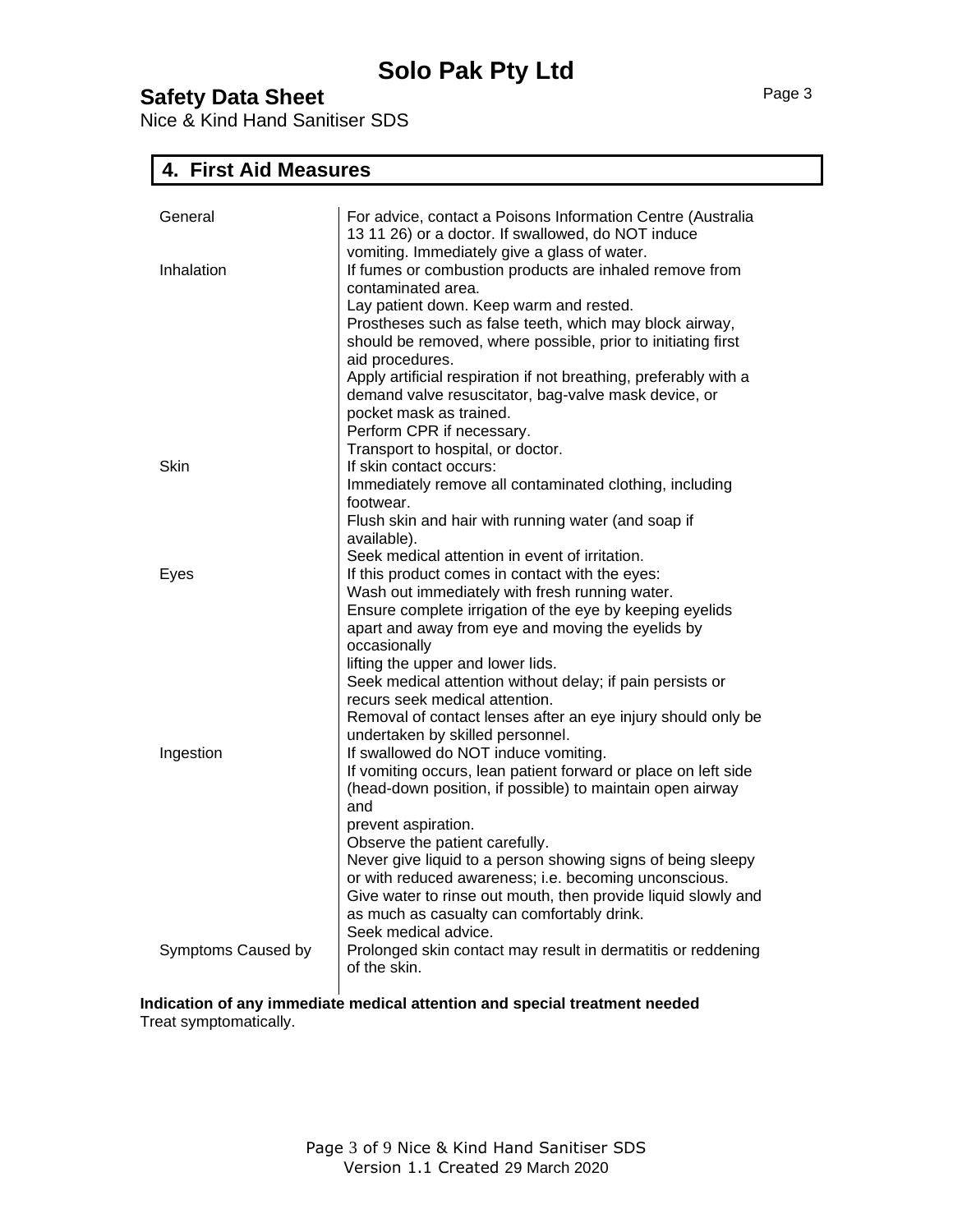Nice & Kind Hand Sanitiser SDS

#### **5. Fire Fighting Measures**

| <b>Extinguishing Media</b>    | Alcohol stable foam.<br>Dry chemical powder.<br>BCF (where regulations permit).<br>Carbon dioxide.                                                                                                                                                                                                                                                                                                                                                                                                                                                                                                                                                                                                         |
|-------------------------------|------------------------------------------------------------------------------------------------------------------------------------------------------------------------------------------------------------------------------------------------------------------------------------------------------------------------------------------------------------------------------------------------------------------------------------------------------------------------------------------------------------------------------------------------------------------------------------------------------------------------------------------------------------------------------------------------------------|
| Fire Fighting                 | Water spray or fog - Large fires only.<br>Alert Fire Brigade and tell them location and nature of hazard.<br>May be violently or explosively reactive.<br>Wear breathing apparatus plus protective gloves.<br>Prevent, by any means available, spillage from entering drains or<br>water course.                                                                                                                                                                                                                                                                                                                                                                                                           |
| Fire and Explosion<br>Hazards | If safe, switch off electrical equipment until vapour fire hazard<br>removed.<br>Use water delivered as a fine spray to control fire and cool<br>adjacent area.<br>Avoid spraying water onto liquid pools.<br>Liquid and vapour are flammable.<br>Moderate fire hazard when exposed to heat or flame.<br>Vapour forms an explosive mixture with air.<br>Moderate explosion hazard when exposed to heat or flame.<br>Vapour may travel a considerable distance to source of ignition.<br>Heating may cause expansion or decomposition leading to violent<br>rupture of containers.<br>On combustion, may emit toxic fumes of carbon monoxide (CO).<br>Special hazards arising from the substrate or mixture |
| Fire Incompatibility          | Avoid contamination with oxidising agents i.e. nitrates, oxidising                                                                                                                                                                                                                                                                                                                                                                                                                                                                                                                                                                                                                                         |

acids, chlorine bleaches, pool chlorine etc. as ignition may result

### **6. Accidental Release Measures**

Personal precautions, protective equipment and emergency procedures

| <b>Minor Spills</b> | Slippery when spilt.                                                                 |
|---------------------|--------------------------------------------------------------------------------------|
|                     | Remove all ignition sources.                                                         |
|                     | Clean up all spills immediately.                                                     |
|                     | Avoid breathing vapours and contact with skin and eyes.                              |
|                     | Control personal contact with the substance, by using protective<br>equipment.       |
|                     | Contain and absorb small quantities with vermiculite or other<br>absorbent material. |
|                     | Wipe up.                                                                             |
| <b>Major Spills</b> | Moderate hazard.                                                                     |
|                     | Clear area of personnel and move upwind.                                             |
|                     | Alert Fire Brigade and tell them location and nature of hazard.                      |
|                     | Wear breathing apparatus plus protective gloves.                                     |
|                     | Slippery when spilt.                                                                 |
|                     | Personal Protective Equipment advice is contained in Section 8 of the SDS.           |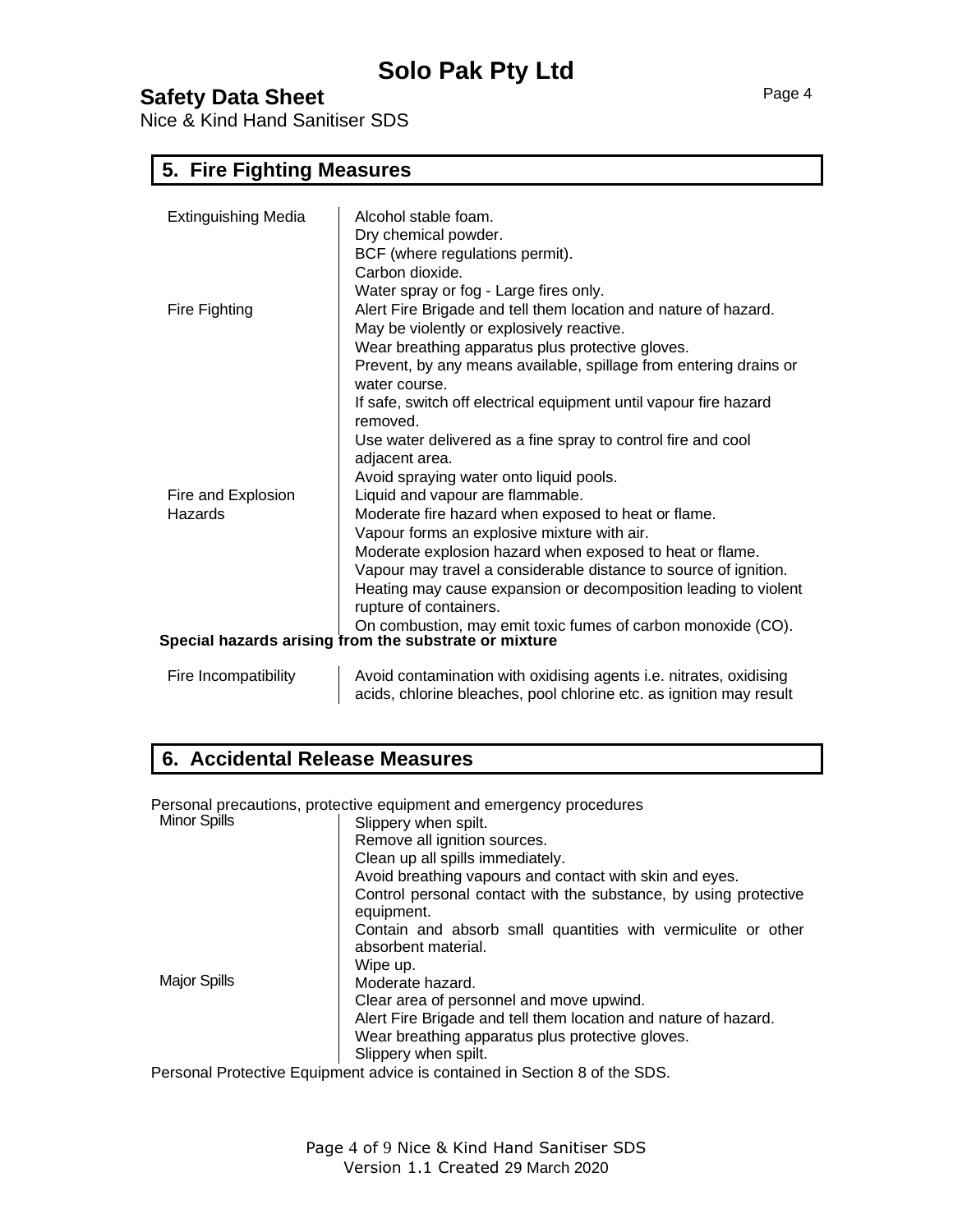Nice & Kind Hand Sanitiser SDS

#### **7. Precautions for handling and storage**

Precautions for safe handling

| <b>Precautions for Safe</b><br>Handling | Containers, even those that have been emptied, may contain<br>explosive vapours.                                                         |
|-----------------------------------------|------------------------------------------------------------------------------------------------------------------------------------------|
|                                         | Do NOT cut, drill, grind, weld or perform similar operations on or<br>near containers.                                                   |
|                                         | DO NOT allow clothing wet with material to stay in contact with<br>skin                                                                  |
|                                         | Avoid all personal contact, including inhalation.                                                                                        |
|                                         | Wear protective clothing when risk of overexposure occurs.<br>Use in a well-ventilated area.                                             |
|                                         | Prevent concentration in hollows and sumps.                                                                                              |
|                                         | DO NOT enter confined spaces until atmosphere has been<br>checked.                                                                       |
| Other Information                       | Store in original containers in approved flame-proof area.                                                                               |
|                                         | No smoking, naked lights, heat or ignition sources.                                                                                      |
|                                         | DO NOT store in pits, depressions, basements or areas where<br>vapours may be trapped.                                                   |
|                                         | Keep containers securely sealed.                                                                                                         |
|                                         | Store away from incompatible materials in a cool, dry well<br>ventilated area.                                                           |
|                                         | Protect containers against physical damage and check regularly<br>for leaks.                                                             |
|                                         | Observe manufacturer's storage and handling recommendations<br>contained within this MSDS.                                               |
|                                         | Conditions for safe storage, including any incompatibilities                                                                             |
| Suitable containers                     | Packing as supplied by manufacturer.                                                                                                     |
|                                         | Plastic containers may only be used if approved for flammable liquid.<br>Check that containers are clearly labelled and free from leaks. |
| Storage<br>Incompatibility              | Avoid storage with oxidisers.                                                                                                            |

### **8. Exposure controls /personal protection**

National Exposure Standards – Source: National Exposure Standards for Atmospheric Contaminants in the Occupational Environment [NOHSC:1003].

| Ingredient                                                                  | <b>CAS No</b>         | <b>ES-TWA</b>                                                                                       | <b>ES-STEL</b> |
|-----------------------------------------------------------------------------|-----------------------|-----------------------------------------------------------------------------------------------------|----------------|
| Ethanol                                                                     | 64-17-5               | 1000ppm 1880mg/m3                                                                                   |                |
| <b>National Exposure</b><br><b>Standards</b><br><b>Engineering Controls</b> | Not normally required | An exposure standard has not been established for this product.                                     |                |
|                                                                             |                       |                                                                                                     |                |
| <b>Personal Protection</b>                                                  |                       |                                                                                                     |                |
| Eyes/Face                                                                   |                       | Personal protection is not normally required unless a risk<br>assessment indicates the need for it. |                |
| Hands                                                                       |                       | Personal protection is not normally required unless a risk<br>assessment indicates the need for it. |                |
| <b>Skin</b>                                                                 |                       | Personal protection is not normally required unless a risk                                          |                |

Page 5 of 9 Nice & Kind Hand Sanitiser SDS Version 1.1 Created 29 March 2020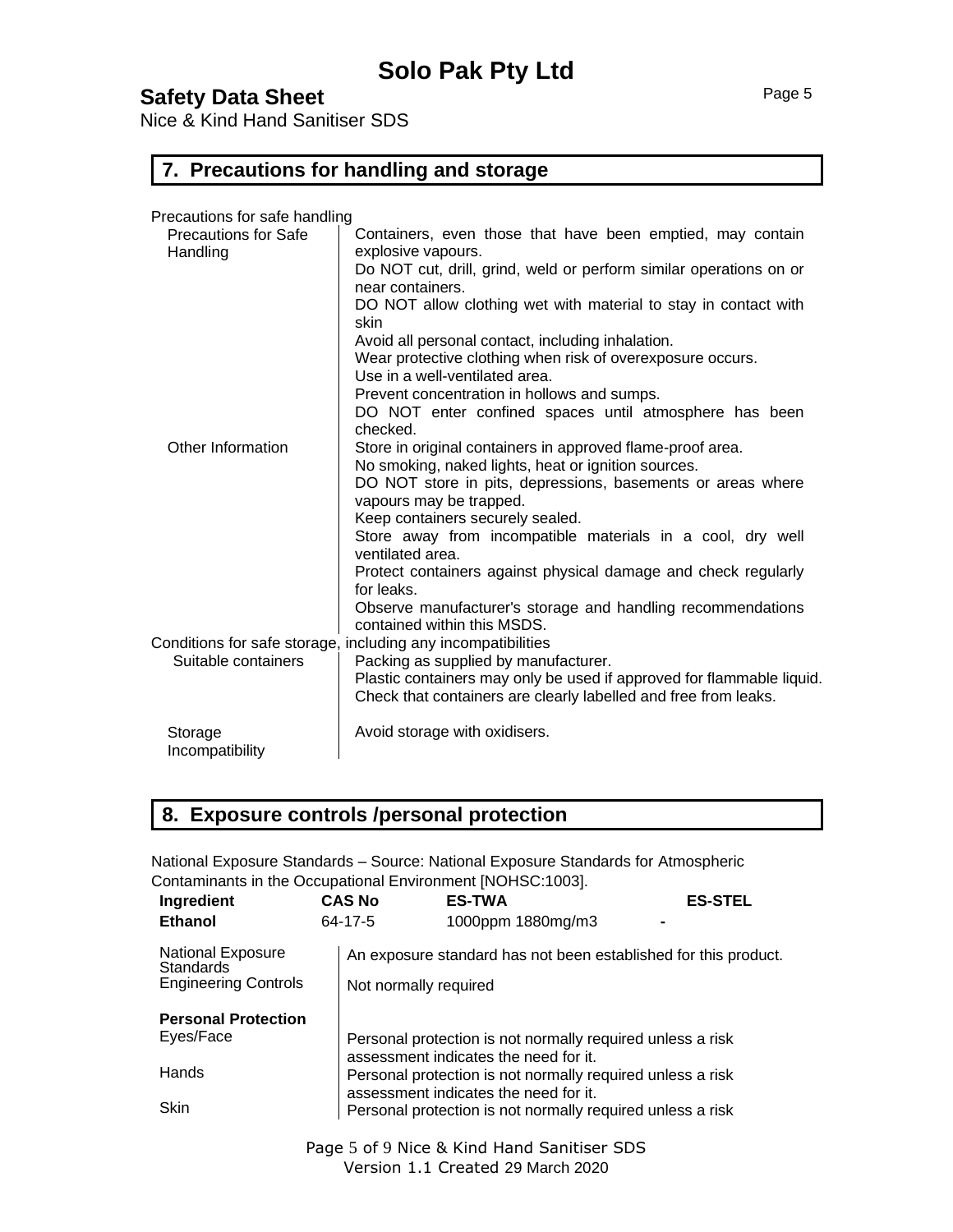## **Safety Data Sheet** Page 6

Nice & Kind Hand Sanitiser SDS

|             | assessment indicates the need for it.                      |
|-------------|------------------------------------------------------------|
| Respiratory | Personal protection is not normally required unless a risk |
|             | I assessment indicates the need for it.                    |

#### **9. Physical and chemical properties**

| <b>Physical Description &amp;</b> | Clear viscous gel.             |
|-----------------------------------|--------------------------------|
| colour:                           |                                |
| Odour:                            | Ethanol odour                  |
| Boiling Point:                    | Approximately 100°C at 100kPa. |
| Freezing/Melting Point:           | Lower than $0^{\circ}$ C.      |
| Vapour Pressure:                  | No data.                       |
| Vapour Density:                   | No data.                       |
| Specific Gravity:                 | 0.9                            |
| <b>Water Solubility:</b>          | Completely soluble in water.   |
| Flash point                       | $27^{\circ}$ C                 |
| pH:                               | $7.0 - 8.0$                    |
| Volatility:                       | No data.                       |
| Odour Threshold:                  | No data.                       |
| Evaporation Rate:                 | No data                        |
| Coeff Oil/water                   | No data                        |
| distribution:                     |                                |

## **10. Stability and Reactivity**

| Reactivity                    | See section 7                                                                        |
|-------------------------------|--------------------------------------------------------------------------------------|
| <b>Chemical Stability</b>     | Unstable in the presence of incompatible materials.<br>Product is considered stable. |
|                               | Hazardous polymerisation will not occur.                                             |
| Possibility of Hazardous      | See section 7                                                                        |
| Reaction                      |                                                                                      |
| Conditions to Avoid           | See section 7                                                                        |
| Incompatible Materials        | See section 7                                                                        |
| Hazardous                     | See section 5                                                                        |
| <b>Decomposition Products</b> |                                                                                      |

### **11. Toxicological information**

| <b>Acute Toxicity</b>                                                 | No toxicity information is available for this product.          |
|-----------------------------------------------------------------------|-----------------------------------------------------------------|
| Skin corrosion/ irritation                                            | No data available.                                              |
| Serious eye damage/<br>irritation                                     | May cause transient eye irritation.                             |
| Respiratory or skin<br>sensitisation<br><b>Germ Cell Mutagenicity</b> | Repeated skin exposure may cause dryness and cracking.          |
|                                                                       | No data available.                                              |
| Carcinogenicity                                                       | No components of this product present at levels greater than or |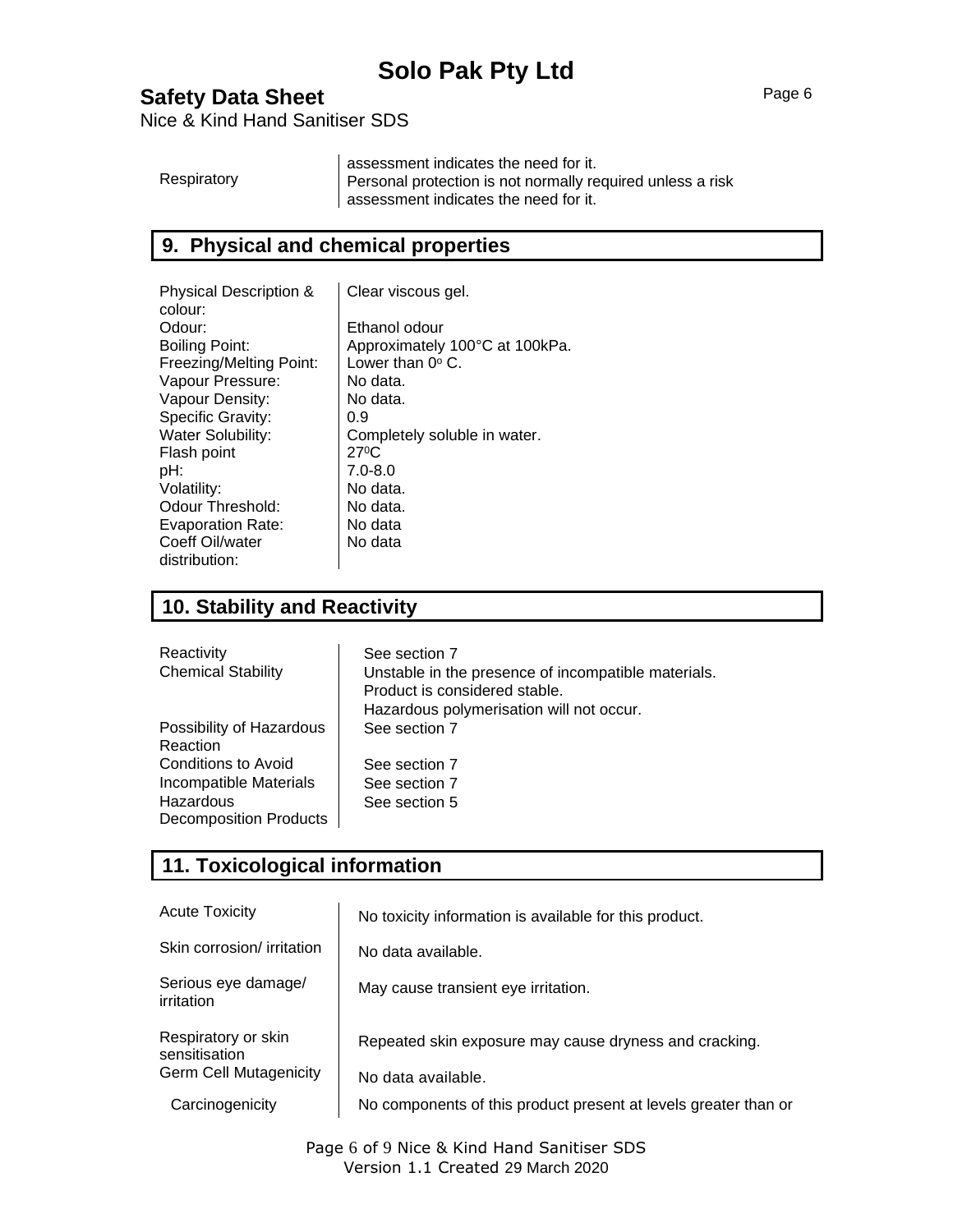## **Safety Data Sheet** Page 7

Nice & Kind Hand Sanitiser SDS

|                                                          | equal to 0.1% is identified as probable, possible or confirmed<br>human carcinogen by IARC. |
|----------------------------------------------------------|---------------------------------------------------------------------------------------------|
| Reproductive toxicity                                    | No data available.                                                                          |
| Specific Target Organ<br>Toxicity - Single<br>Exposure   | No data available.                                                                          |
| Specific Target Organ<br>Toxicity - Repeated<br>Exposure | No data available                                                                           |
| Aspiration Hazard                                        | No data available.                                                                          |

#### **12. Ecological information**

| Ecotoxicity                   | No data available                     |
|-------------------------------|---------------------------------------|
| Persistence/Degradabilit      | Ethanol is biodegradable              |
| Bio-accumulative<br>Potential | Bioaccumulation is unlikely to occur. |
| Mobility in Soil              | No data available                     |

### **13. Disposal considerations**

Disposal Containers should be emptied as completely as practical before disposal. If possible, recycle product and containers either in-house or send to recycle company. If this is not practical, send to a commercial waste disposal site.

#### **14. Transport Information**

Classified as Dangerous Goods by the criteria of the Australian Dangerous Goods Code (ADG Code).

| 1993                               |
|------------------------------------|
| FLAMMABLE LIQUID, N.O.S. (Ethanol) |
| 3 - Flammable                      |
| Ш                                  |
| None known                         |
| 3[Y]E                              |
|                                    |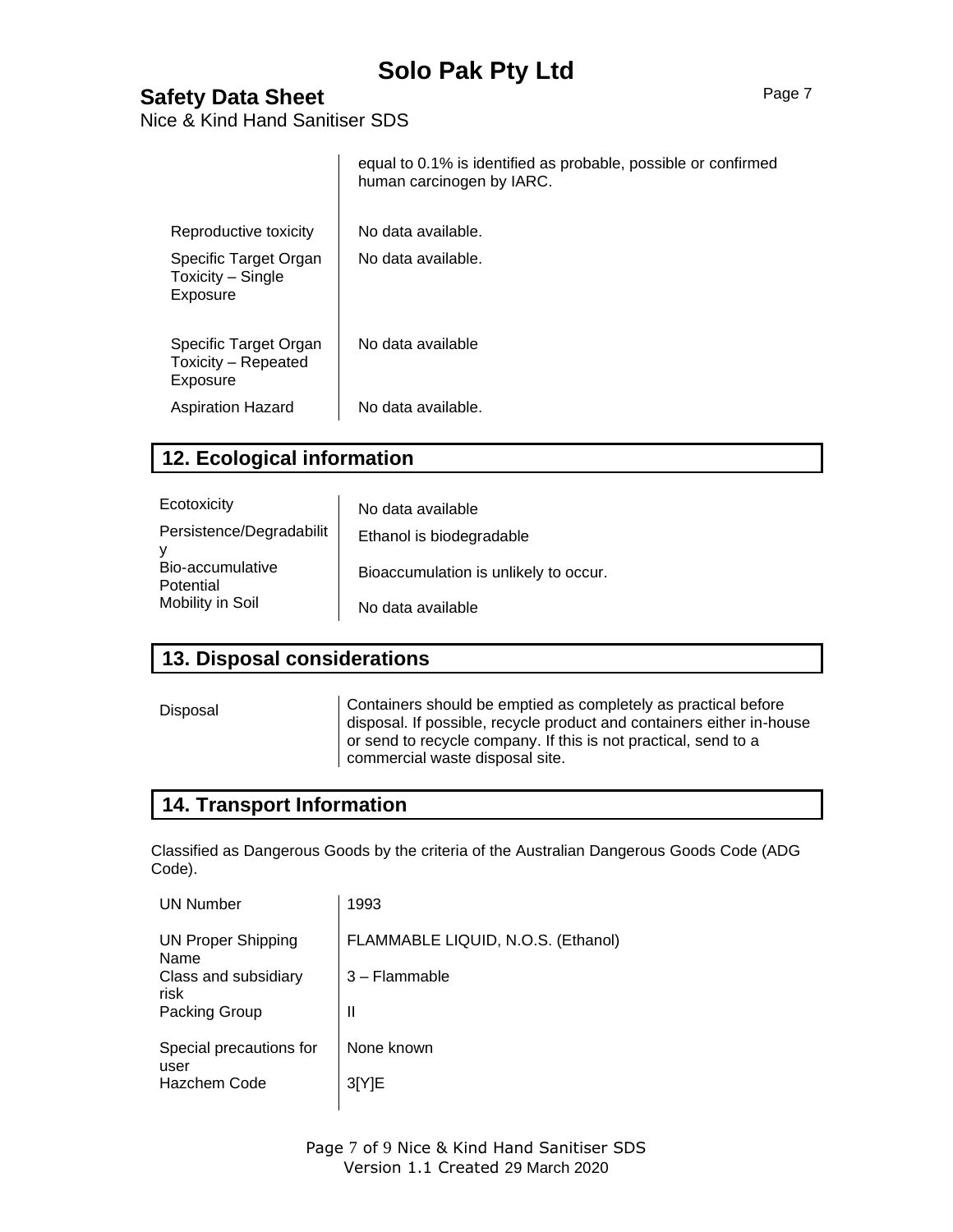## **Safety Data Sheet** Page 8

Nice & Kind Hand Sanitiser SDS

#### **15. Regulatory Information**

AICS ALL All of the significant ingredients in this formulation are compliant with NICNAS regulations.

## **16. Other information**

| Abbreviations                |                                                                                                                                                                                                              |
|------------------------------|--------------------------------------------------------------------------------------------------------------------------------------------------------------------------------------------------------------|
| <b>AICS</b>                  | Australian Inventory of Chemical Substances                                                                                                                                                                  |
| <b>CAS Number</b>            | Unique Chemical Abstracts Service Registry Number                                                                                                                                                            |
| <b>EC50</b>                  | Ecotoxic Concentration 50% - concentration in water which is                                                                                                                                                 |
| ES                           | fatal to 50% of a test population (e.g. daphnia, fish species)<br>Exposure Standard - The airborne concentration of a biological or<br>chemical agent to which a worker may be exposed in a work day         |
| <b>GHS</b>                   | Globally Harmonised System of Classification and Labelling of<br>Chemicals                                                                                                                                   |
| <b>HAZCHEM Code</b>          | Emergency action code of numbers and letters that provide<br>information to emergency services, especially fire fighters                                                                                     |
| <b>IARC</b>                  | International Agency for Research on Cancer                                                                                                                                                                  |
| LEL.                         | Lower Explosive Limit                                                                                                                                                                                        |
| LD50                         | Lethal Dose 50% - dose which is fatal to 50% of a test<br>population (usually rats).                                                                                                                         |
| <b>LC50</b>                  | Lethal Concentration 50% - concentration in air which is fatal to<br>50% of a test population (usually rats)                                                                                                 |
| <b>NICNAS</b>                | National Industrial Chemicals Notification and Assessment<br>Scheme                                                                                                                                          |
| <b>Peak Limitation</b>       | Peak Exposure Value: The maximum airborne concentration of a<br>biological or chemical agent to which a worker may be exposed at<br>any time.                                                                |
| <b>SDS</b>                   | Safety Data Sheet                                                                                                                                                                                            |
| STEL                         | Short Term Exposure Limit - The maximum airborne                                                                                                                                                             |
|                              | concentration of a chemical or biological agent to which a worker<br>may be exposed in any 15 minute period, provided the TWA is<br>not exceeded                                                             |
| TWA                          | Time Weighted Average - generally referred to ES averaged<br>over typical work day (usually 8 hours)                                                                                                         |
| UEL                          | Upper Explosive Limit                                                                                                                                                                                        |
| <b>UN Number</b>             | <b>United Nations Number</b>                                                                                                                                                                                 |
| References                   |                                                                                                                                                                                                              |
| Data                         | Unless otherwise stated comes from IUCLID datasheet for the<br>specific chemical.                                                                                                                            |
| <b>NOHSC: 1003</b>           | National Occupational Health and Safety Commission 1995,<br>Exposure Standards for Adopted National Exposure Standards<br>for Atmospheric Contaminants in the Occupational Environment<br>[NOHSC:1003(199511 |
| Prepared By<br>Date of Issue | Jon Sprinkhuizen<br>29th of March 2020                                                                                                                                                                       |
| Changes Made                 | Update SDS to GHS format                                                                                                                                                                                     |
| References                   | Australian Dangerous Goods Code Preparation of Safety Data                                                                                                                                                   |
|                              | Sheets for Hazardous Chemicals Code of Practice 2011.                                                                                                                                                        |
|                              | Standard for the Uniform Scheduling of Medicines & Poisons                                                                                                                                                   |
|                              | (SUSMP) Guidance                                                                                                                                                                                             |
| <b>Contact Person/Point</b>  | Australia 24 HOUR EMERGENCY CONTACT Poisons                                                                                                                                                                  |
|                              | Page 8 of 9 Nice & Kind Hand Sanitiser SDS                                                                                                                                                                   |

Version 1.1 Created 29 March 2020